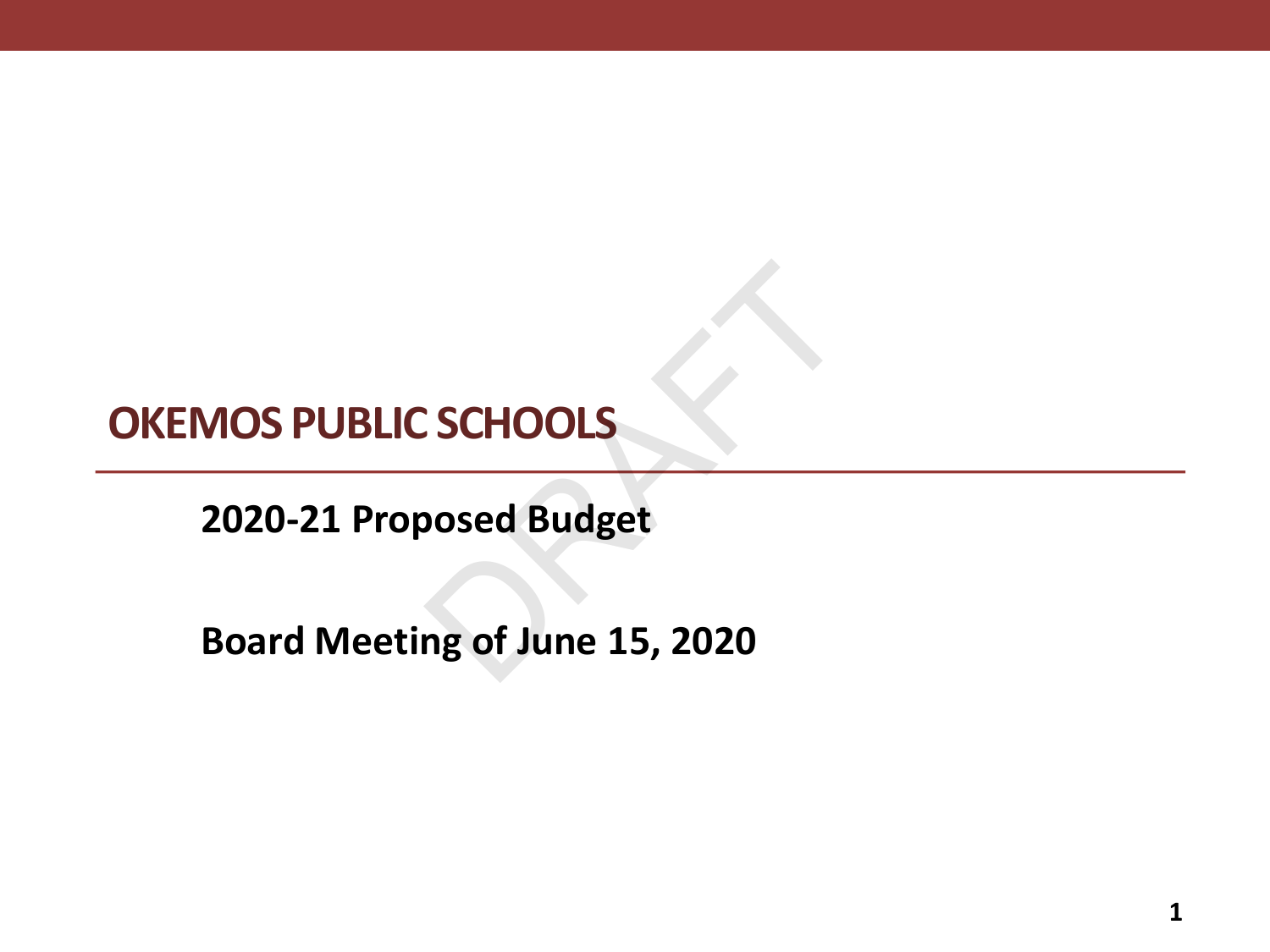#### **Revenue Increases/Expenditure Decreases**

| <b>Increased Revenue/Decreased Expenditures</b>                      | <b>Optimistic</b> | <b>Most Likely</b> | <b>Worst Case</b> |
|----------------------------------------------------------------------|-------------------|--------------------|-------------------|
| Change in per-pupil Foundation, new base \$7,879 (+\$80,+50,0)       | 358,560           | 224,100            | $\mathbf 0$       |
| Increased enrollment (Feb +62/Oct +60,35,10) Blend 10/90             | 479,000           | 299,000            | 191,000           |
| Increased Special Ed Categorical (MDE) (inc's 2019-20 timing delay)  | 300,000           | 300,000            | 300,000           |
| Increase in Special Education Funding (2.1%,0%,0%)                   | 164,000           |                    | $\mathbf 0$       |
| Ingham ISD SE Funding                                                | 59,000            | 59,000             | 59,000            |
| 2019-20 Mid-year staff transitions                                   | 103,000           | 103,000            | 103,000           |
| Savings from teaching staff retirements (6 gen fund, 1 grant funded) | 270,000           | 270,000            | 270,000           |
| <b>Utility Efficiencies</b>                                          | 72,000            | 72,000             | 72,000            |
|                                                                      | \$1,805,560       | \$1,327,100        | \$995,000         |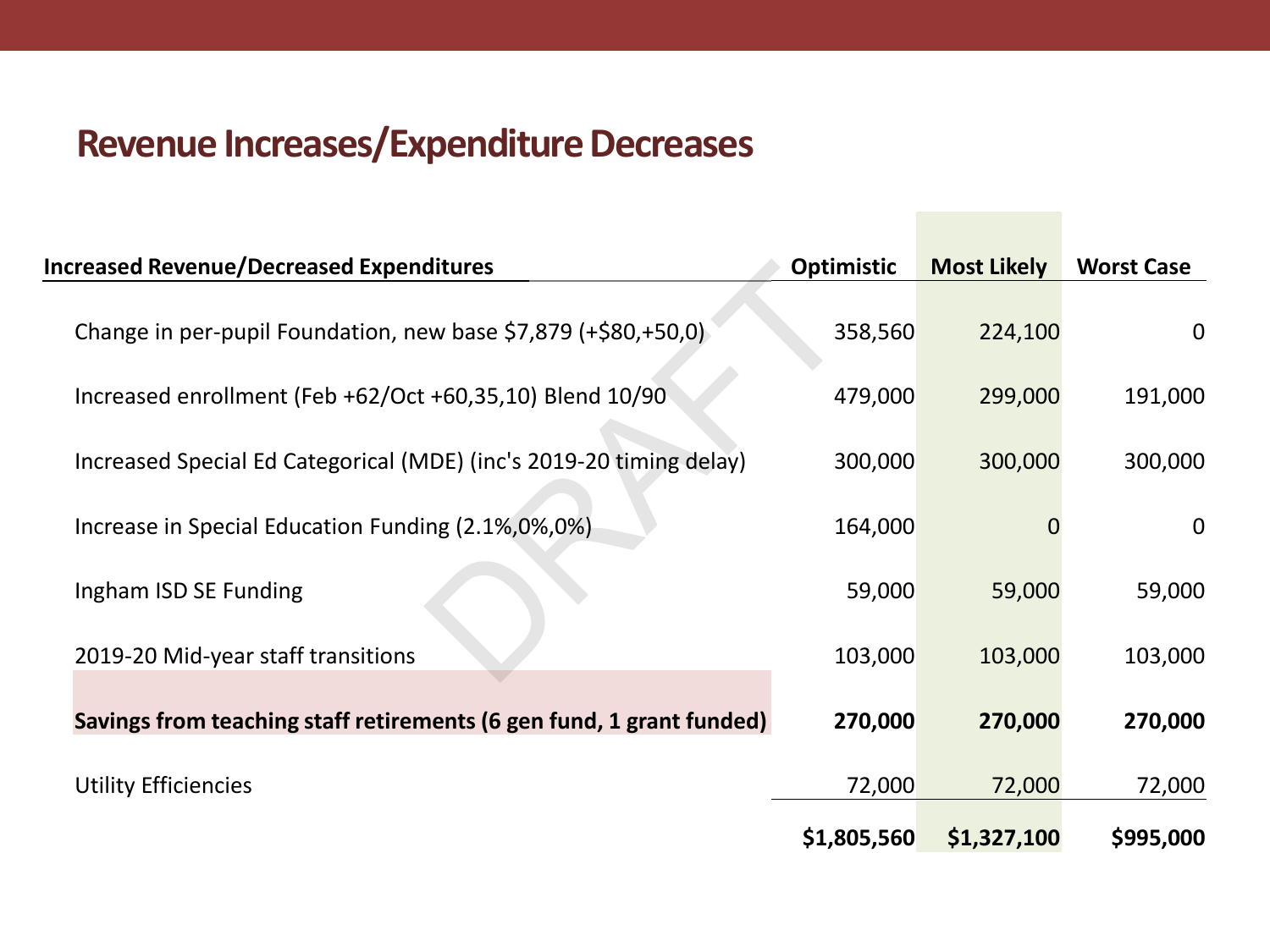#### **Expenditure Increases/Revenue Decreases**

| <b>Optimistic</b> | <b>Most Likely</b> | <b>Worst Case</b> |
|-------------------|--------------------|-------------------|
| 126,000           | 126,000            | 126,000           |
| 201,000           | 201,000            | 201,000           |
| 63,200            | 94,800             | 126,400           |
| 89,000            | 178,000            | 267,000           |
| \$479,200         | \$599,800          | \$720,400         |
|                   |                    |                   |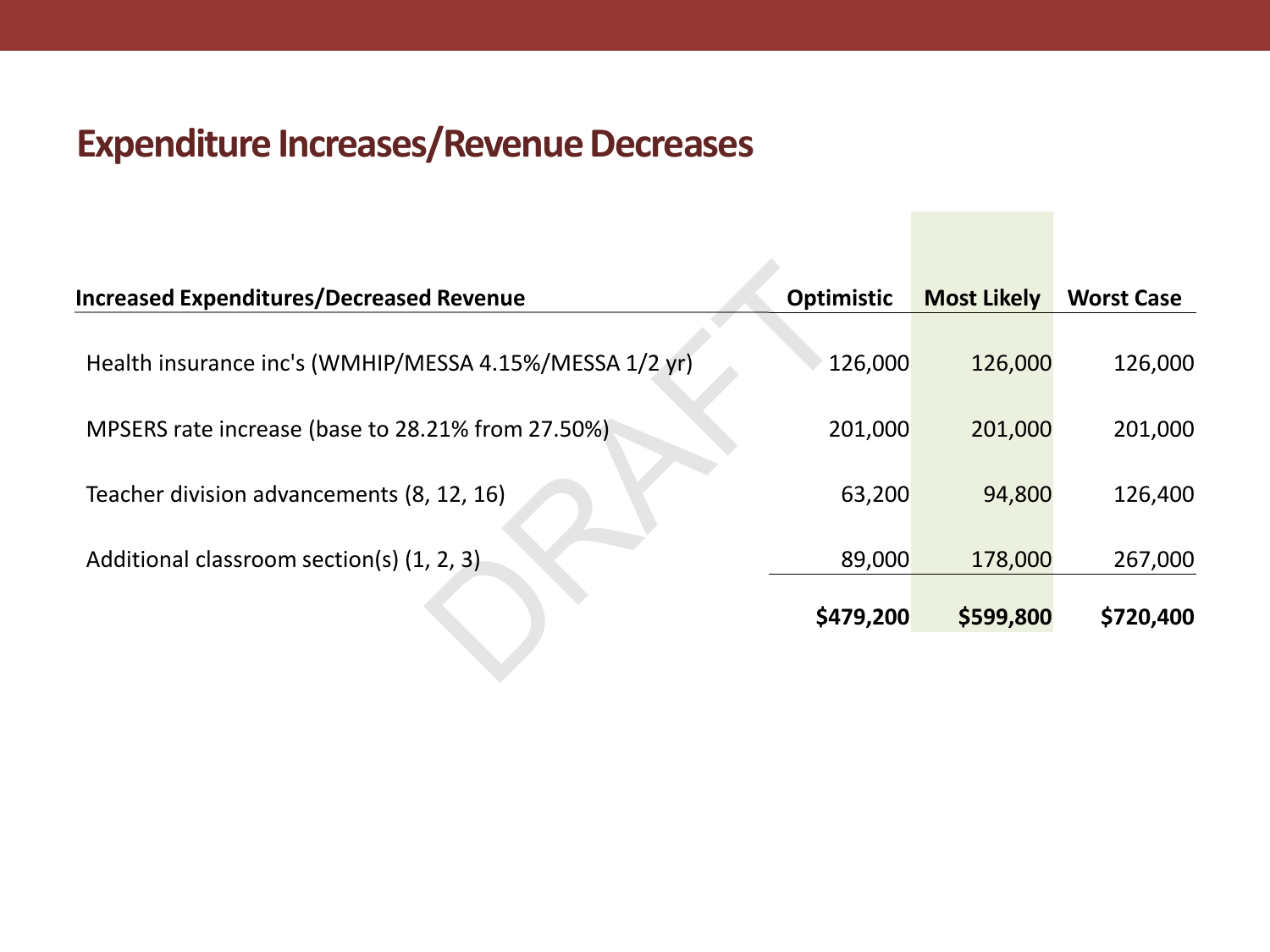#### **Projected Impact on General Fund Budget w/Budget Considerations**

|                                                      | <b>Optimistic</b> | <b>Most Likely</b> | <b>Worst Case</b> |
|------------------------------------------------------|-------------------|--------------------|-------------------|
|                                                      |                   |                    |                   |
| Revenue Increases/Expenditures Decreases             | \$1,805,560       | \$1,327,100        | \$995,000         |
| Expenditure Increases/Revenue Decreases              | (479, 200)        | (599, 800)         | (720, 400)        |
| <b>Projected Impact before Budget Considerations</b> | \$1,326,360       | \$727,300          | \$274,600         |
| <b>Budget Reductions/Revenue Enhancements</b>        | \$2,025,722       | \$2,025,722        | \$2,025,722       |
| <b>Projected Impact after Budget Considerations</b>  | \$3,352,082       | \$2,753,022        | \$2,300,322       |
|                                                      |                   |                    |                   |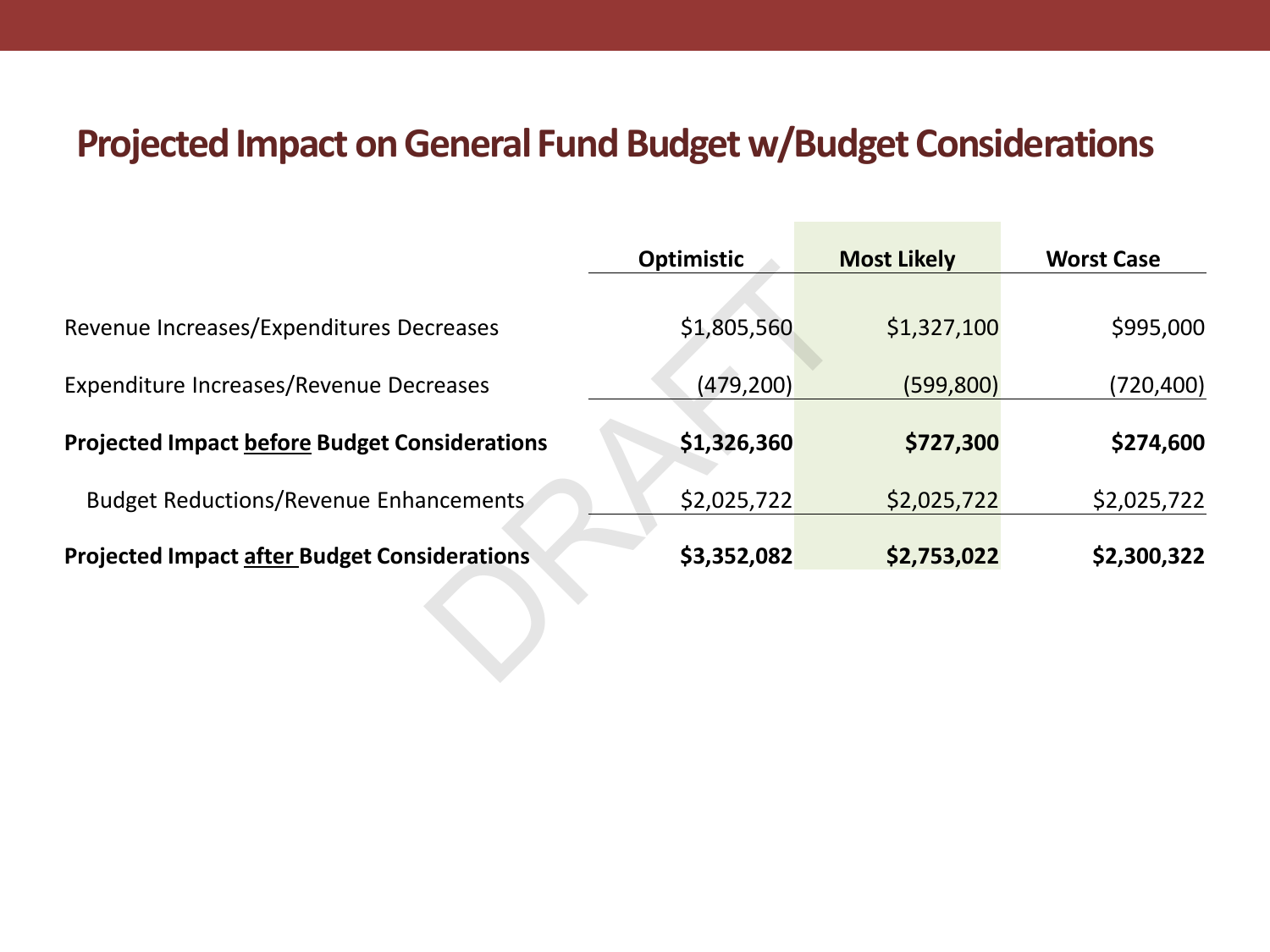## Projected Impact on General Fund Budget before Rollup Costs

|                                                     | <b>Optimistic</b> | <b>Most Likely</b> | <b>Worst Case</b> |
|-----------------------------------------------------|-------------------|--------------------|-------------------|
| <b>Projected Impact after Budget Considerations</b> | \$3,352,082       | \$2,753,022        | \$2,300,322       |
| Carryforward effect on GF Budget (6/30/20)          |                   |                    |                   |
| \$650/Pupil Proration (\$8,529 to \$7,879)          | (2,922,000)       | (2,922,000)        | (2,922,000)       |
| All Other                                           | 25,741            | 25,741             | 25,741            |
| Carryforward effect on GF Budget (6/30/20)          | (\$2,896,259)     | (52,896,259)       | (52,896,259)      |
| <b>Impact on General Fund before Rollup Costs</b>   | \$455,823         | (5143, 237)        | (\$595,937)       |
|                                                     |                   |                    |                   |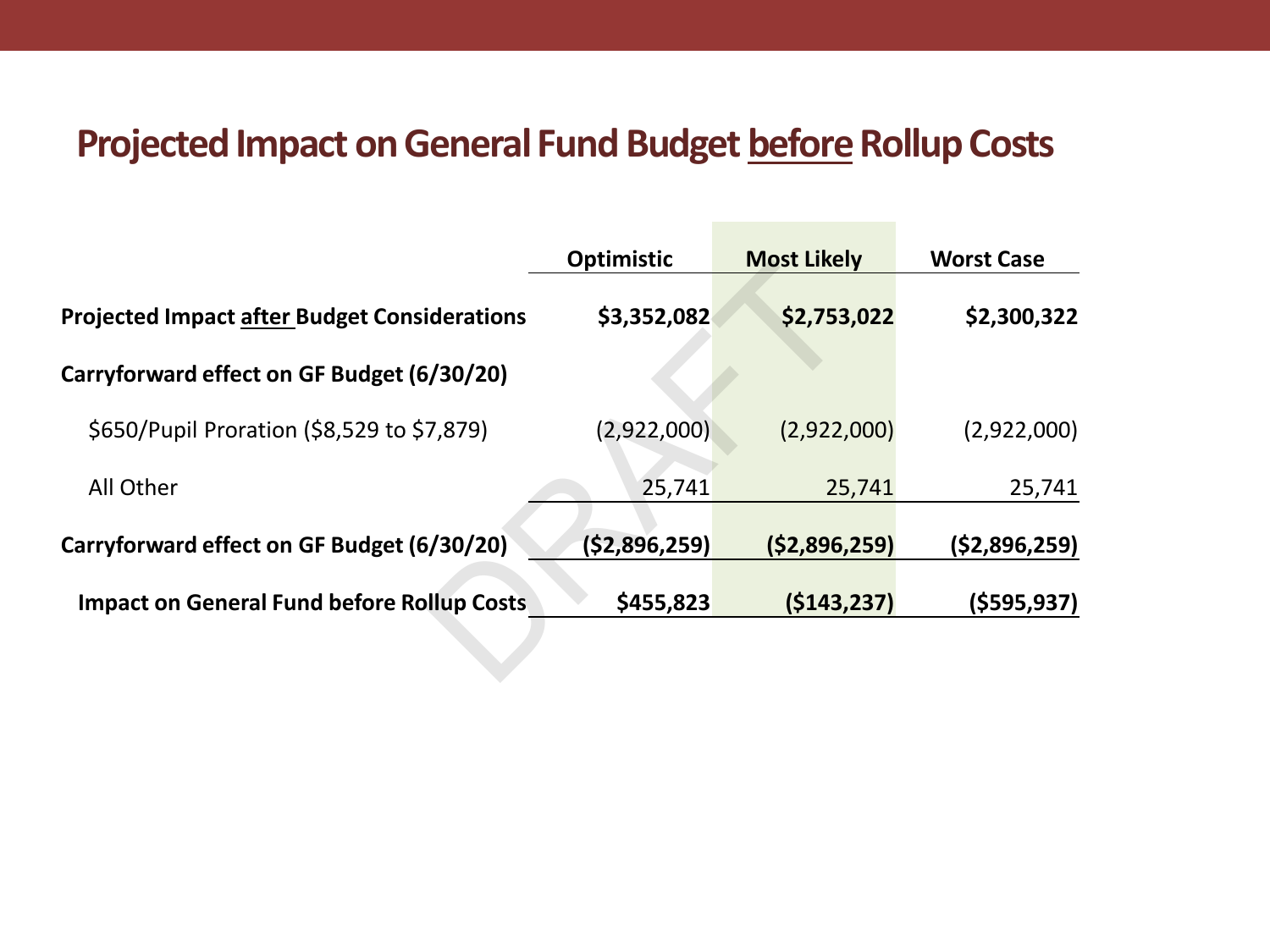### Projected Impact on General Fund Budget after Rollup Costs

|                                                   | <b>Optimistic</b> | <b>Most Likely</b> | <b>Worst Case</b> |
|---------------------------------------------------|-------------------|--------------------|-------------------|
| <b>Impact on General Fund before Rollup Costs</b> | \$455,823         | (5143, 237)        | (5595, 937)       |
| Rollup Costs (Steps w/FICA & Retirement)          | 672,000           | 672,000            | 672,000           |
| <b>Impact on General Fund after Rollup Costs</b>  | ( \$216, 177)     | ( \$815, 237)      | (\$1,267,937)     |
| Fund Balance as a % of Expenditures               | 4.8%              | 3.7%               | 2.8%              |
| Fund Balance estimate at 6/30/20                  |                   | \$2,795,948        |                   |